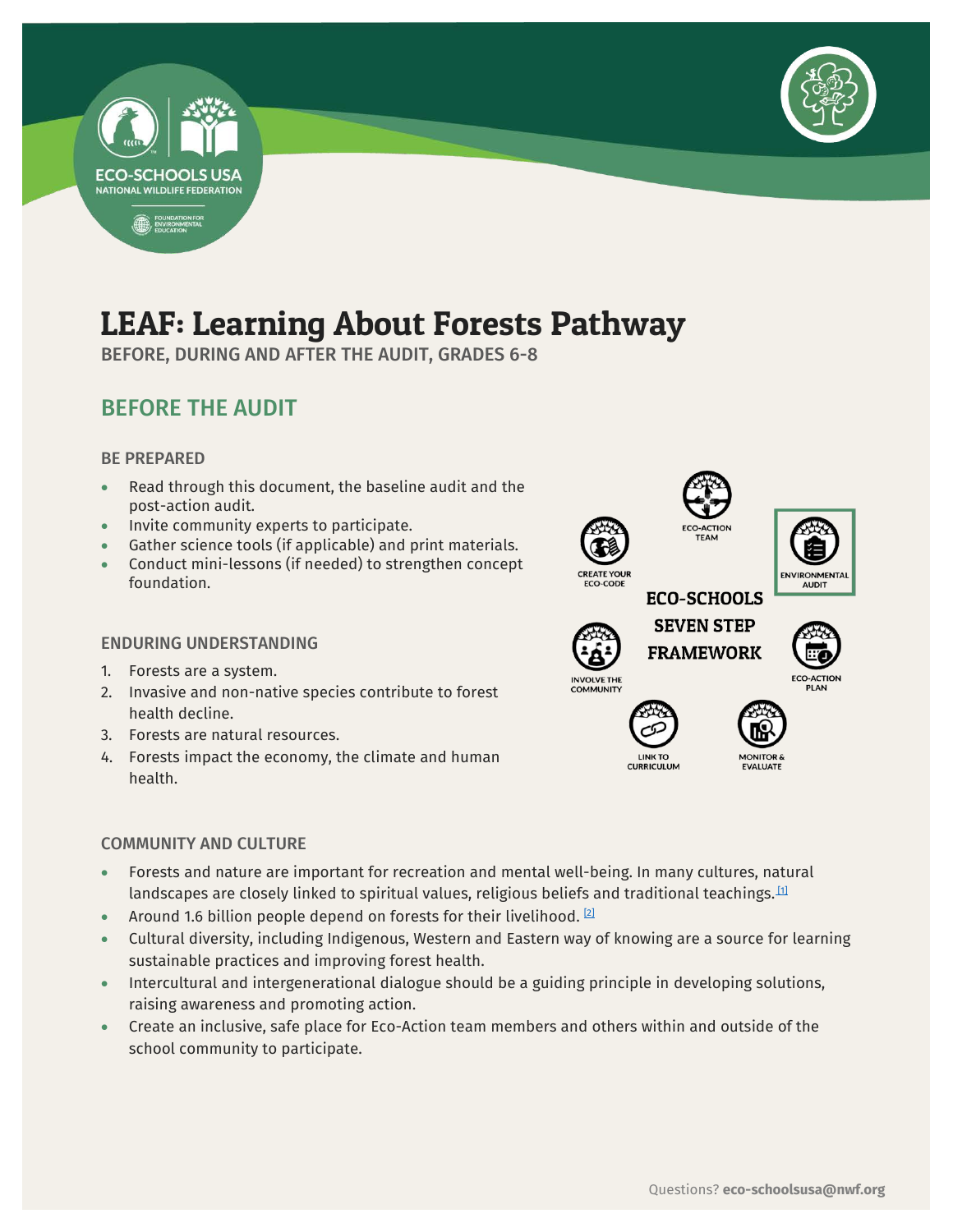



INTERDISCIPLINARY CONNECTIONS

HOOLS US

- Language Arts Trees have been the inspiration behind numerous great written works, such as The Giving Tree and Dante's Inferno. Let student's use trees to craft poetry, prose or a piece of non-fiction.
- Math Calculate the economic impact schoolyard trees over the course of a calendar year.
- Agriculture Introduce students to agroforestry, the land management strategy that incorporates the planting, cultivation, and conservation of trees alongside crops or livestock farming.
- **Technology –** What applications currently exist and what space needs to be filled when it comes to understanding the impact forests have on the environment? What might students develop in order to better track tree or forest health, to raise awareness and supports individual, school or community action?

# **SUSTAINABLE GWALS**

 In 2016, seventeen Global Goals for Sustainable Development were adopted by world leaders at a United Nations Summit. These goals universally apply to all countries, therefore Eco-Schools USA is committed to doing our part. Over the next fifteen years, efforts will be made by governments, institutions and citizens all across the globe to end all forms of poverty, fight inequalities and tackle climate change, while ensuring nobody is left behind.





Make cities and human settlements inclusive, safe, resilient and sustainable.



Protect, restor and promote sustainable use of terrestrail ecosystems, sustainably manage forests, combat desertification and halt and revers land degradation hand biodiversity loss.

Learn more at **globalgoals.org**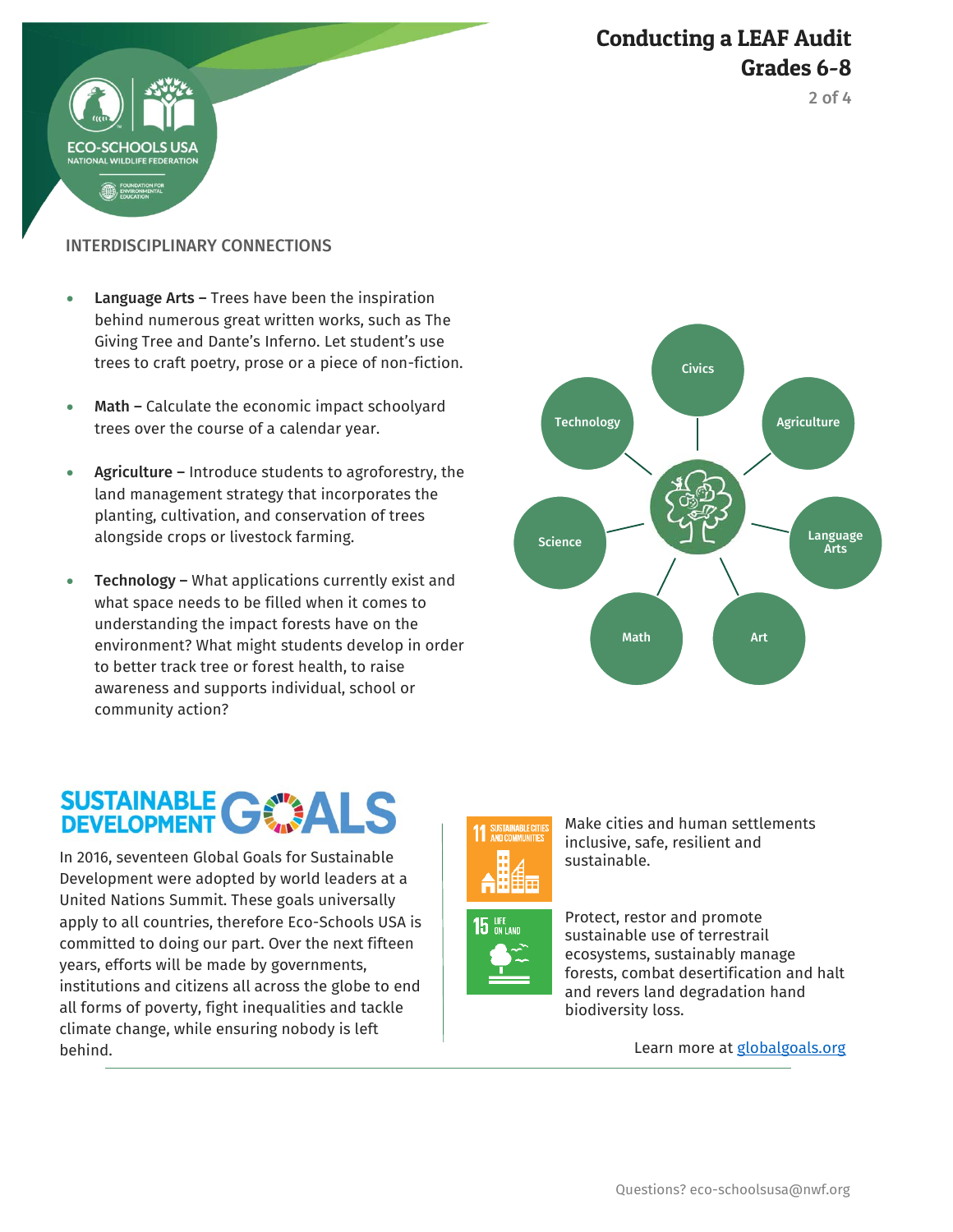### Conducting a LEAF Audit Grades 6-8

# CONDUCT THE AUDIT

#### GATHER THE FOLLOWING MATERIALS

- 
- 
- 
- Regional/state tree, plant and animal field guides
- 
- Clip boards Measuring tape (50-100M) Forestry diameter tape
	-
	- Temperature probes or thermometers for water and soil (optional)
- Student worksheet(s)  $\bullet$  Audit form  $\bullet$  Science notebook
	-
	- Tree flags Tree flags **SEEK** app by iNaturalist or other
		- Probes or kits for water and soil quality (optional)

#### **PROCEDURE**

- 1. Before the audit, contact local experts who are willing to assist. These individuals can provide more in depth understanding and can help direct the team when questions arise and/or concerns arise.
- 2. Read through the audit. As an Eco-Action Team determine, based on the area being investigated, how much time will be needed to complete the baseline or post-action audit.
- 3. Highlight the locations on a school map where teams will collect data.
- 4. Conduct the baseline audit and make plans to conduct the post-action audit.
- 5. Analyze the results and develop an action plan.
- 6. Frequently communicate results and plans with the school and community.